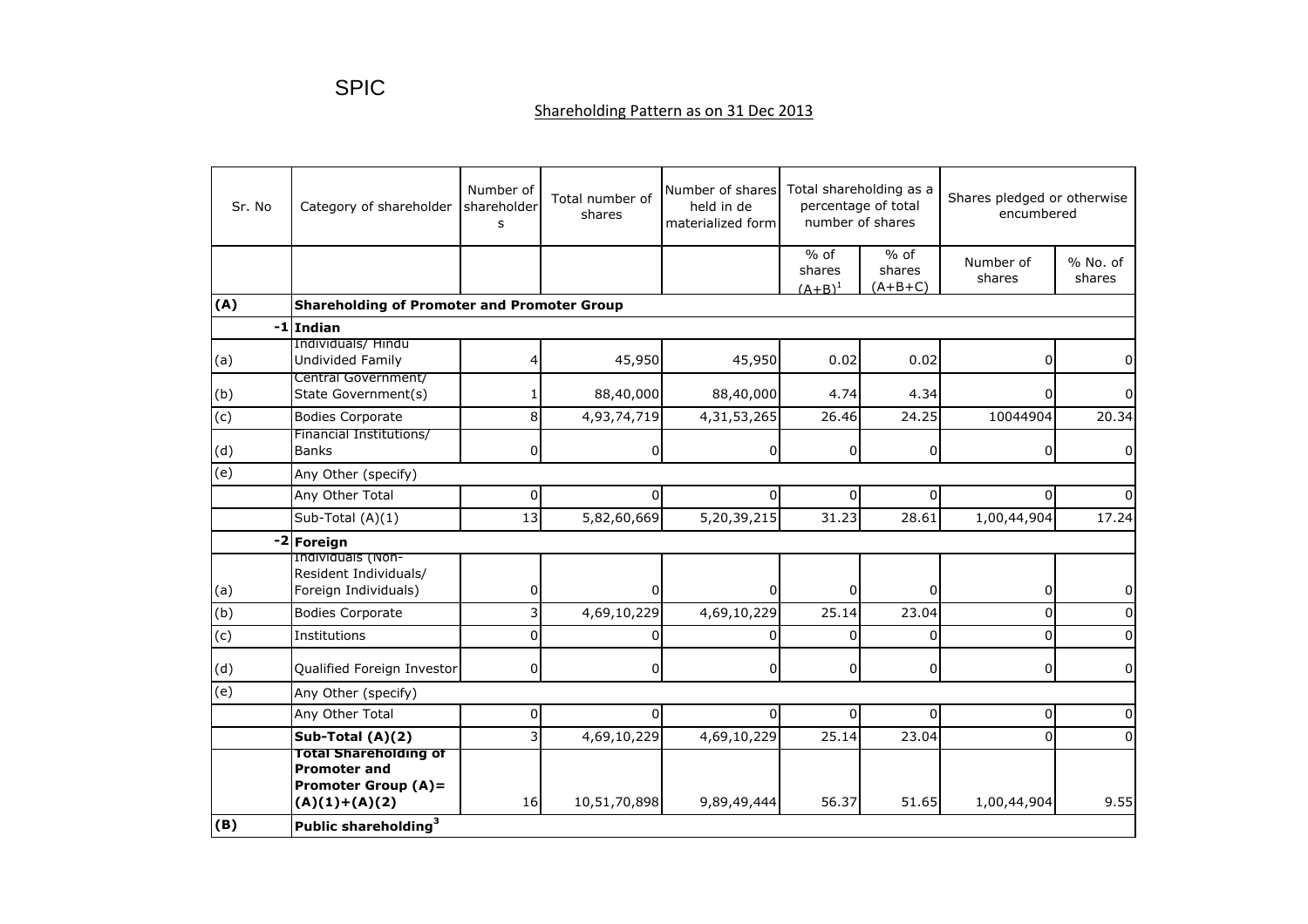|            | -1 Institutions                                                                        |                |                |                |              |                |                |                |
|------------|----------------------------------------------------------------------------------------|----------------|----------------|----------------|--------------|----------------|----------------|----------------|
| (a)        | Mutual Funds/ UTI                                                                      | 13             | 1,84,124       | 1,71,774       | 0.1          | 0.09           | $\Omega$       |                |
| (b)        | Financial Institutions/<br><b>Banks</b>                                                | 18             | 52,62,796      | 52,50,271      | 2.82         | 2.58           | 0              | U              |
| (c)        | Central Government/<br>State Government(s)                                             | 0              | 0              | 0              | 0            | $\mathbf 0$    | 0              | 0              |
| (d)        | Venture Capital Funds                                                                  | $\Omega$       | $\Omega$       | $\Omega$       | $\Omega$     | $\Omega$       | $\Omega$       | <sup>0</sup>   |
| (e)        | <b>Insurance Companies</b>                                                             | 3              | 7,44,447       | 7,44,447       | 0.4          | 0.37           | 0              |                |
| (f)        | Foreign Institutional<br>Investors                                                     | 5              | 8,19,563       | 8,11,413       | 0.44         | 0.4            | 0              | $\Omega$       |
| (g)        | Foreign Venture Capital<br>Investors                                                   | 0              |                | 0              | 0            | $\mathbf 0$    | 0              | 0              |
| (h)        | Qualified Foreign Investor                                                             | $\mathbf 0$    | $\overline{0}$ | $\overline{0}$ | $\mathsf{o}$ | $\overline{0}$ | 0              | 0              |
| (i)        | Any Other (specify)                                                                    |                |                |                |              |                |                |                |
|            | Any Other Total                                                                        | 0              |                | $\Omega$       | 0            | $\Omega$       | 0              |                |
|            | Sub-Total (B)(1)                                                                       | 39             | 70,10,930      | 69,77,905      | 3.76         | 3.44           | $\mathbf 0$    |                |
| -2         | <b>Non-institutions</b>                                                                |                |                |                |              |                |                |                |
| (a)        | <b>Bodies Corporate</b>                                                                | 896            | 1,00,50,280    | 93,57,440      | 5.39         | 4.94           | $\overline{0}$ | <sup>0</sup>   |
| (b)        | Individuals                                                                            |                |                |                |              |                |                |                |
| (i)        | Individual shareholders<br>holding nominal share<br>capital up to Rs. 1 lakh           | 70,322         | 3,47,57,915    | 3,04,69,180    | 18.63        | 17.07          | $\overline{0}$ | $\overline{0}$ |
| (i)        | Individual shareholders<br>holding nominal share<br>capital in excess of Rs. 1<br>lakh | 556            | 2,75,87,730    | 2,74,68,230    | 14.79        | 13.55          | 0              |                |
|            | Qualified Foreign Investor                                                             | 0              | 0              | 0              | 0            | $\overline{0}$ | 0              | $\overline{0}$ |
| (c)<br>(d) |                                                                                        |                |                |                |              |                |                |                |
|            | Any Other (specify)<br>(i) Trusts                                                      | 5              | 17100          | 17100          | 0.01         | 0.01           | <b>NA</b>      | <b>NA</b>      |
|            | <b>OCBs</b>                                                                            | $\overline{2}$ | 39800          | 39150          | 0.02         | 0.02           | <b>NA</b>      | <b>NA</b>      |
|            | (iii) NRIs                                                                             | 482            | 1856440        | 1841994        |              | 0.91           | <b>NA</b>      | <b>NA</b>      |
|            | (ii) Clearing Members                                                                  | 44             | 82443          | 82443          | 0.04         | 0.04           | <b>NA</b>      | <b>NA</b>      |
|            | Any Other Total                                                                        | 533            | 19,95,783      | 19,80,687      | 1.07         | 0.98           | $\Omega$       | $\Omega$       |
|            | Sub-Total(B)(2)                                                                        | 72,307         | 7,43,91,708    | 6,92,75,537    | 39.87        | 36.53          | $\Omega$       | $\Omega$       |
|            |                                                                                        |                |                |                |              |                |                |                |